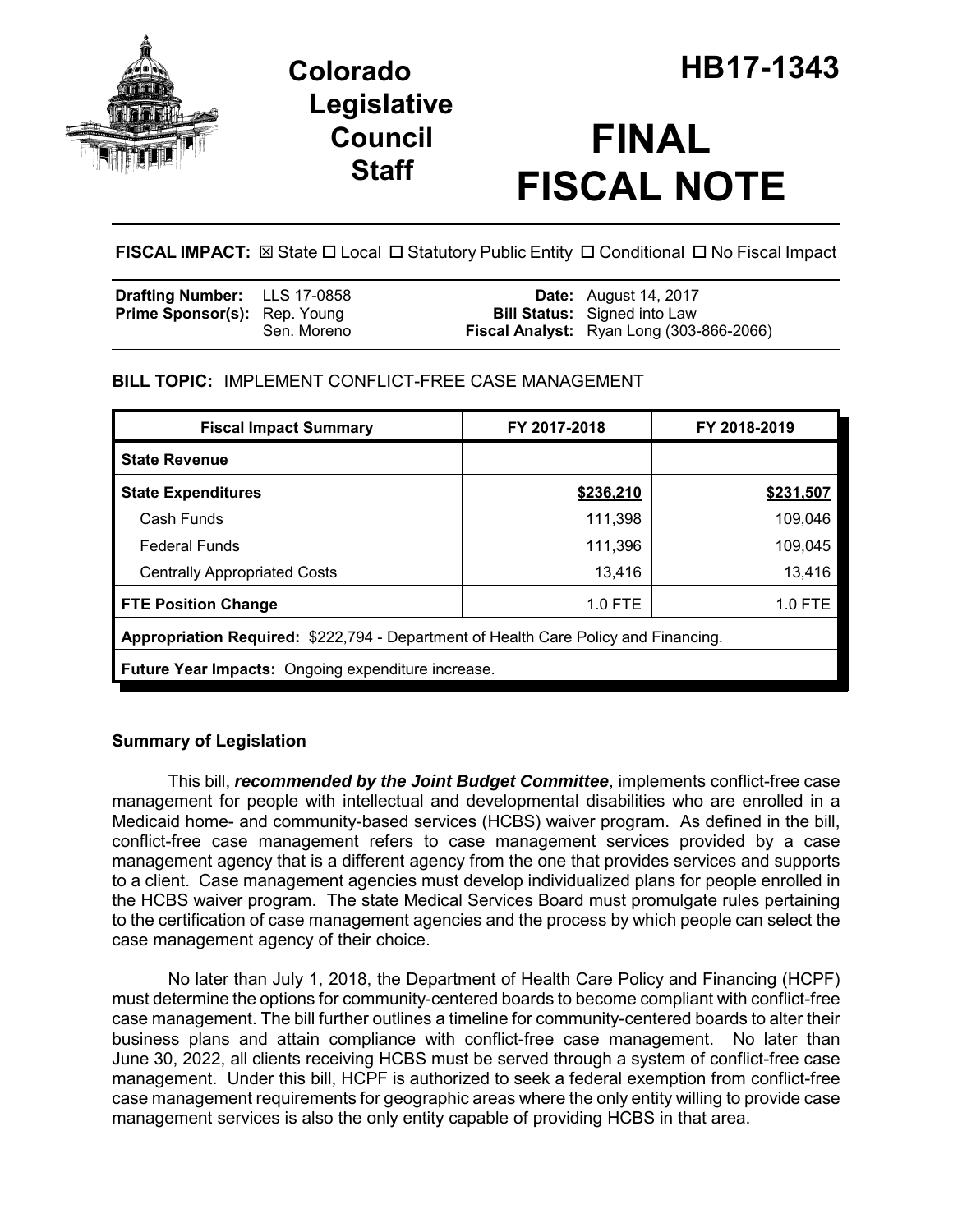August 14, 2017

#### **Background**

A change in federal regulations in 2014 required that case management services and direct services under an HCBS waiver program be provided by separate agencies. House Bill 15-1318 required HCPF to submit a plan for complying with federal regulations around conflict-free case management. This plan was submitted to the Joint Budget Committee on July 1, 2016.

#### **State Expenditures**

**This bill will increase state cash fund expenditures by \$236,210 and 1.0 FTE in FY 2017-18 and \$231,507 and 1.0 FTE in FY 2018-19 and in future years.** These costs are split between the Intellectual and Developmental Disabilities Services Cash Fund and federal funds. Costs under the bill are outlined in Table 1 and described below.

| Table 1. Expenditures Under HB17-1343              |            |            |  |  |
|----------------------------------------------------|------------|------------|--|--|
| <b>Cost Components</b>                             | FY 2017-18 | FY 2018-19 |  |  |
| <b>Personal Services</b>                           | \$67,141   | \$67,141   |  |  |
| <b>FTE</b>                                         | 1.0 FTE    | 1.0 FTE    |  |  |
| <b>Operating Expenses and Capital Outlay Costs</b> | 5,653      | 950        |  |  |
| <b>Contracting Costs</b>                           | 150,000    | 150,000    |  |  |
| Centrally Appropriated Costs*                      | 13,416     | 13,416     |  |  |
| TOTAL                                              | \$236,210  | \$231,507  |  |  |

*\* Centrally appropriated costs are not included in the bill's appropriation.*

*Personal services and operating expenses*. HCPF will require 1.0 FTE to oversee the implementation of, and ensure compliance with, conflict-free case management regulation. This includes stakeholder engagement, identification of case management agency qualifications, the development and writing of waiver amendments for submission to the Centers for Medicare and Medicaid Services, and training case management agencies on requirements. It is assumed this position will be hired July 1, 2017.

*Contracting costs*. For FY 2017-18 through FY 2018-19, HCPF requires a contractor to assist staff in the implementation of this bill. The contractor is needed to assist with the development of criteria for the business continuity plans from community centered boards, analyzing the transition to conflict-free case management, and the provision of recommendations for the evaluation of requests for the rural exemptions. It is assumed that any duties remaining after the contractor completes its work in 2019 will be transferred to existing staff in HCPF.

*Centrally appropriated costs.* Pursuant to a Joint Budget Committee policy, certain costs associated with this bill are addressed through the annual budget process and centrally appropriated in the Long Bill or supplemental appropriations bills, rather than in this bill. The centrally appropriated costs subject to this policy are estimated in the fiscal note for informational purposes and summarized in Table 2.